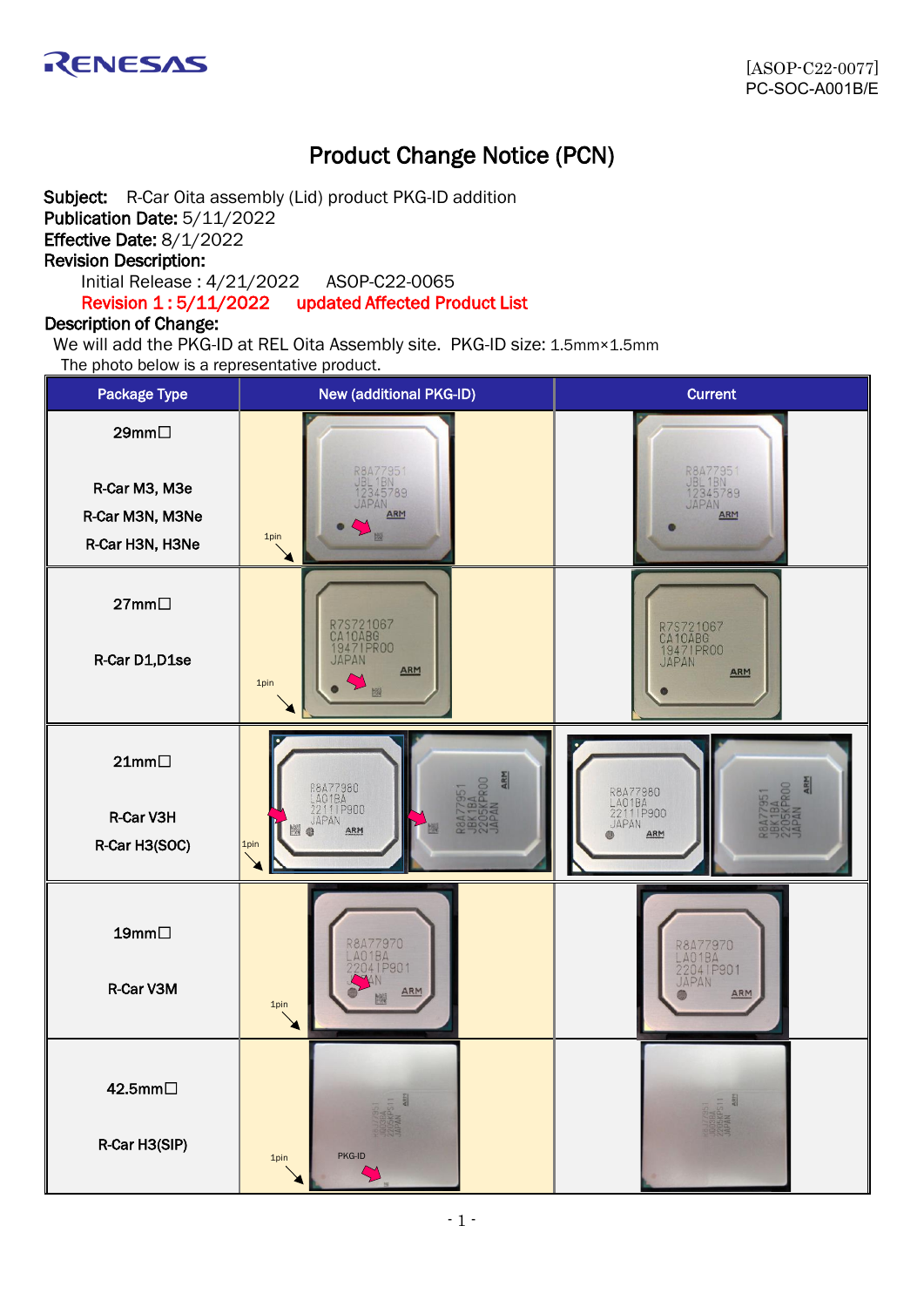# Affected Product List:

The MP ship date is listed in product list below.

During the transitional period, products with and without PKG-ID will be mixed in the same packing. Made in Japan only

Please contact our sales office for the detailed change timing.

| <b>Device Name</b> | Part No                                                                                                                                                                                                                                                                                                                                                                                                                                               | <b>MP</b> ship<br>date | <b>Device Name</b> | Part No                                                                                                                                                                                                                                                                                                                                      | MP ship<br>date |
|--------------------|-------------------------------------------------------------------------------------------------------------------------------------------------------------------------------------------------------------------------------------------------------------------------------------------------------------------------------------------------------------------------------------------------------------------------------------------------------|------------------------|--------------------|----------------------------------------------------------------------------------------------------------------------------------------------------------------------------------------------------------------------------------------------------------------------------------------------------------------------------------------------|-----------------|
| R-CAR M3           | R8A77960JC31BA#GA<br>R8A77960JC32BA#GA<br>R8A77960JC32BA#GC<br>R8A77960JC32BA#GK<br>R8A77960JC32BA#GM<br>R8A77960JC33BA#GA<br>R8A77960JC33BA#GK<br>R8A77960JC34BA#GA<br>R8A77960JC35BA#GA<br>R8A77960JC35BA#GK<br>R8A77960JC36BA#GA<br>R8A77960JM3ABA#GK<br>R8A77960JM3ABA#GL<br>R8A77960JM3DBA#GM<br>R8A77961JB30BA#G5<br>R8A77961JB30BA#GF<br>R8A77961JB31BA#G5<br>R8A77961JB31BA#GF<br>R8A77961JB32BA#G5<br>R8A77961JBP0BA#GF<br>R8A77961JBP0BA#GN | Aug '22                | R-CAR M3N          | R8A77965JB30BA#G9<br>R8A77965JB30BA#GB<br>R8A77965JC30BA#G9<br>R8A77965JC34BA#G9<br>R8A77965JC36BA#GB<br>R8A77965JC36BA#GC<br>R8A77965JC38BA#G9<br>R8A77965JC38BA#GB<br>R8A77965JC38BA#GD<br>R8A77965JC3ABA#G9<br>R8A77965JC3ABA#GB<br>R8A77965JM30BA#GC<br>R8A77965JM36BA#GD<br>R8A77965JM3EBA#GB<br>R8A77965JM3EBA#GC<br>R8A77965JM3FBA#GD | Sep. '22        |
| R-CAR M3e          | R8A779M2JxxxBA#GN                                                                                                                                                                                                                                                                                                                                                                                                                                     | Aug '22                | R-CAR M3Ne         | R8A779M4JA21BA#GH<br>R8A779M4JB30BA#GH<br>R8A779M4JZ31BA#GH                                                                                                                                                                                                                                                                                  | Sep. '22        |
| R-CAR D1           | R7S721041CABG#BC0<br>R7S721042CABG#BC0<br>R7S721043CABG#BC0<br>R7S721044CABG#BC0<br>R7S721045CABG#BC0<br>R7S721046CABG#BC0<br>R7S721047CABG#BC0<br>R7S721061CABG#BC0<br>R7S721062CABG#BC0<br>R7S721063CABG#BC0<br>R7S721065CABG#BC0<br>R7S721066CABG#BC0<br>R7S721067CABG#BC0                                                                                                                                                                         | Oct. '22               | R-CAR D1se         | R7S721063CC31ABG#BC0<br>R7S721063CC32ABG#BC0<br>R7S721063CC33ABG#BC0<br>R7S721067CA10ABG#BC0<br>R7S721067CC31ABG#BC0<br>R7S721067CC32ABG#BC0<br>R7S721067CC33ABG#BC0<br>R7S721067CC34ABG#BC0                                                                                                                                                 | Oct. '22        |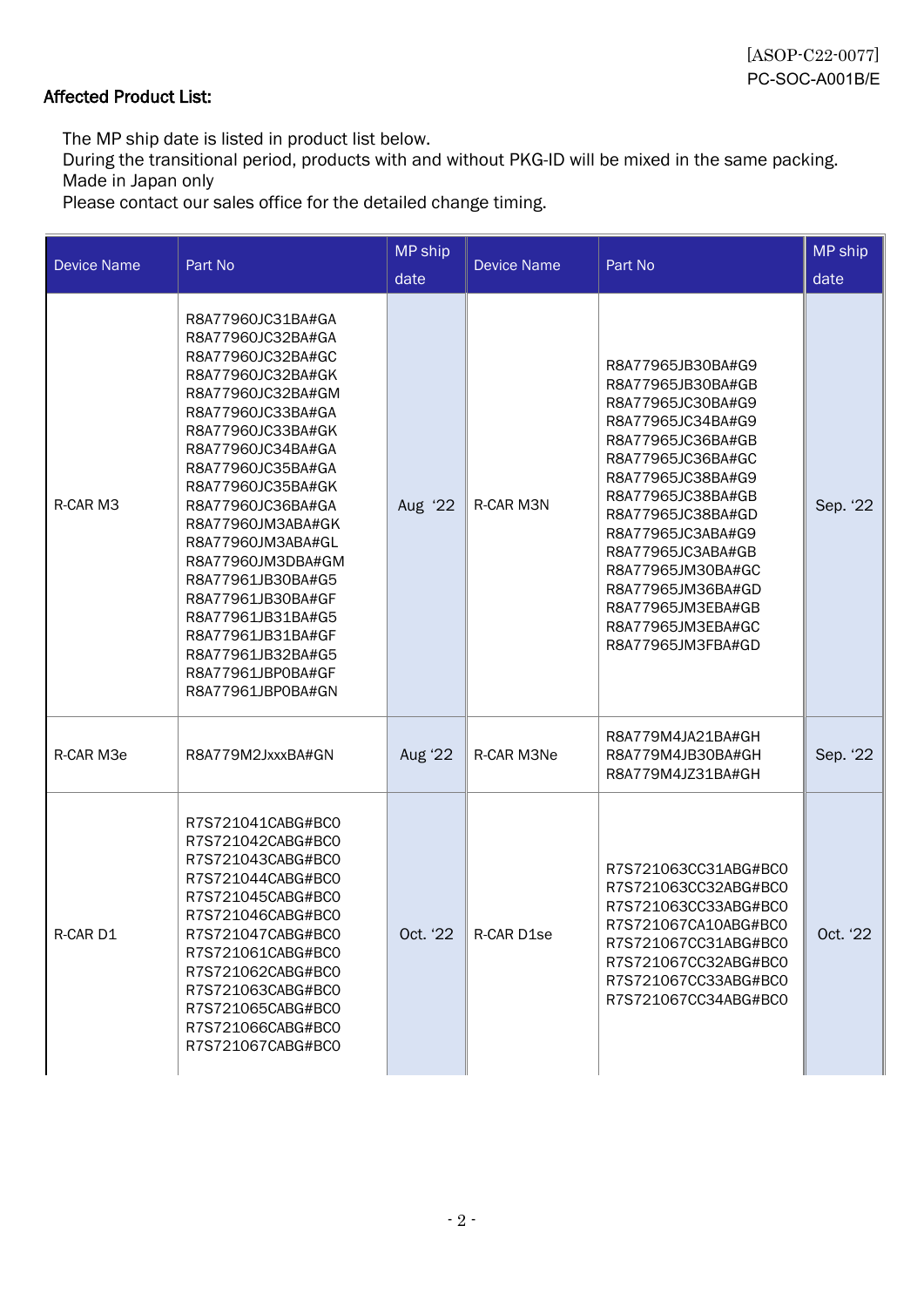#### [ASOP-C22-0077] PC-SOC-A001B/E

|            |                                                                                                                                                                                                                                                                                                                                                                   |          |               |                                                                                                                                                                                                                                                                                                                                                                                                                                                                                                                                                                                                                                                                                                                                        | – יש ו טטר <i>י</i> ס |
|------------|-------------------------------------------------------------------------------------------------------------------------------------------------------------------------------------------------------------------------------------------------------------------------------------------------------------------------------------------------------------------|----------|---------------|----------------------------------------------------------------------------------------------------------------------------------------------------------------------------------------------------------------------------------------------------------------------------------------------------------------------------------------------------------------------------------------------------------------------------------------------------------------------------------------------------------------------------------------------------------------------------------------------------------------------------------------------------------------------------------------------------------------------------------------|-----------------------|
| R-CAR H3N  | R8A77951JA00BN#G0<br>R8A77951JB20BN#G0<br>R8A77951JB20BN#G9<br>R8A77951JB21BN#G0<br>R8A77951JB21BN#G9<br>R8A77951JBE3BN#G0<br>R8A77951JBE3BN#G9<br>R8A77951JBE3BN#GA<br>R8A77951JBE3BN#GB<br>R8A77951JBG0BN#G9<br>R8A77951JBG0BN#GA<br>R8A77951JBG1BN#G0<br>R8A77951JBG1BN#G9<br>R8A77951JBG1BN#GA<br>R8A77951JBL1BN#G9<br>R8A77951JBL1BN#GD<br>R8A77951JBT0BN#GA | Sep. '22 | R-CAR H3(SOC) | R8A77951JA00BA#G0<br>R8A77951JA20BA#G0<br>R8A77951JA30BA#G0<br>R8A77951JB50BA#G9<br>R8A77951JB51BA#GB<br>R8A77951JB51BA#GC<br>R8A77951JB51BA#GD<br>R8A77951JB52BA#GB<br>R8A77951JB52BA#GC<br>R8A77951JB52BA#GD<br>R8A77951JB81BA#G1<br>R8A77951JB81BA#G2<br>R8A77951JB81BA#G3<br>R8A77951JB81BA#G4<br>R8A77951JB81BA#GB<br>R8A77951JB81BA#GC<br>R8A77951JB81BA#GD<br>R8A77951JBH0BA#G9<br>R8A77951JBK0BA#G9<br>R8A77951JBK0BA#GB<br>R8A77951JBK1BA#G9<br>R8A77951JBK1BA#GB<br>R8A77951JBK2BA#G9<br>R8A77951JBK3BA#G9<br>R8A77951JBK3BA#GB<br>R8A77951JBK5BA#G0<br>R8A77951JBK5BA#G9<br>R8A77951JBL0BA#GA<br>R8A77951JBL0BA#GD<br>R8A77951JBR0BA#GA<br>R8A77951JBS0BA#GA<br>R8A77951JBS1BA#GA<br>R8A77951JBV0BA#GA<br>R8A77951JC22BA#G9 | Oct. '22              |
| R-CAR H3Ne | R8A779M1JLG0BA#GD<br>R8A779M1JLH0BA#GD<br>R8A779M1JLH1BA#GD<br>R8A779M1JLL0BA#GG<br>R8A779M8JBE2BA#GD                                                                                                                                                                                                                                                             | Sep. '22 | R-CAR V3M     | R8A77970LA01BA#G0<br>R8A77970LA01BA#G9<br>R8A77970LA01BA#GB<br>R8A77970LM23BA#GB<br>R8A77970LM33BA#GB<br>R8A77970LMA2BA#GB                                                                                                                                                                                                                                                                                                                                                                                                                                                                                                                                                                                                             | Oct. '22'             |
| R-CAR V3H  | R8A77980LA01BA#G0<br>R8A77980LA01BA#G9<br>R8A77980LBN1BA#G9<br>R8A77980LC21BA#G0<br>R8A77980LC22BA#G0<br>R8A77980LLM1BA#G9<br>R8A77980LA01BA#GE<br>R8A77980LC21BA#G7<br>R8A77980LC22BA#G7<br>R8A77980LM51BA#GE                                                                                                                                                    | Oct. '22 | R-CAR H3(SIP) | R8J77951JA00BA#G0<br>R8J77951JA03BA#G0<br>R8J77951JA03BA#G9<br>R8J77951JA30BA#G0<br>R8J77951JA33BA#G0<br>R8J77951JG07BA#G0<br>R8J77951JG0CBA#G9<br>R8J77951JG0CBA#GA<br>R8J77951JG0DBA#G9<br>R8J77951JG0DBA#GA<br>R8J77951JG0DBA#GB<br>R8J77951JQ00BA#G9<br>R8J77951JQ00BA#GA<br>R8J77951JQ03BA#G9<br>R8J77951JQ03BA#GA<br>R8J77951JS03BA#GA<br>R8J77951JS13BA#GA                                                                                                                                                                                                                                                                                                                                                                      | Oct. '22              |

There is no change in the booking Part No.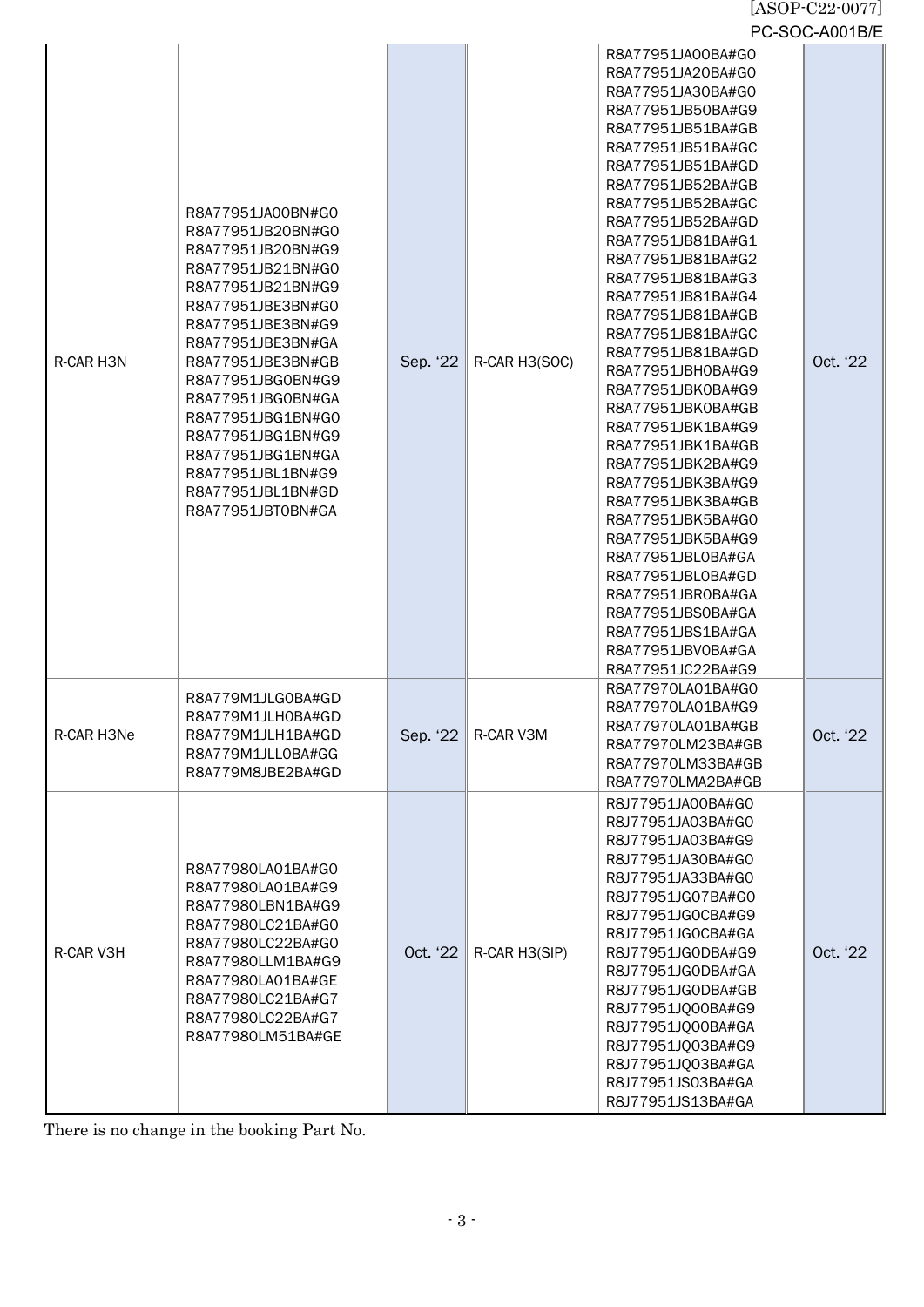## Reason for Change:

Improved lot traceability of products.

## Impact on Fit, Form, Function, Quality & Reliability:

Form, fit: [none] Characteristics: [none] Function: [none] Quality, reliability: [none]

## Product Identification:

It can be identified by the surface mark of the product.

Qualification Status: N/A Sample Availability Date: N/A Device Material Declaration: N/A